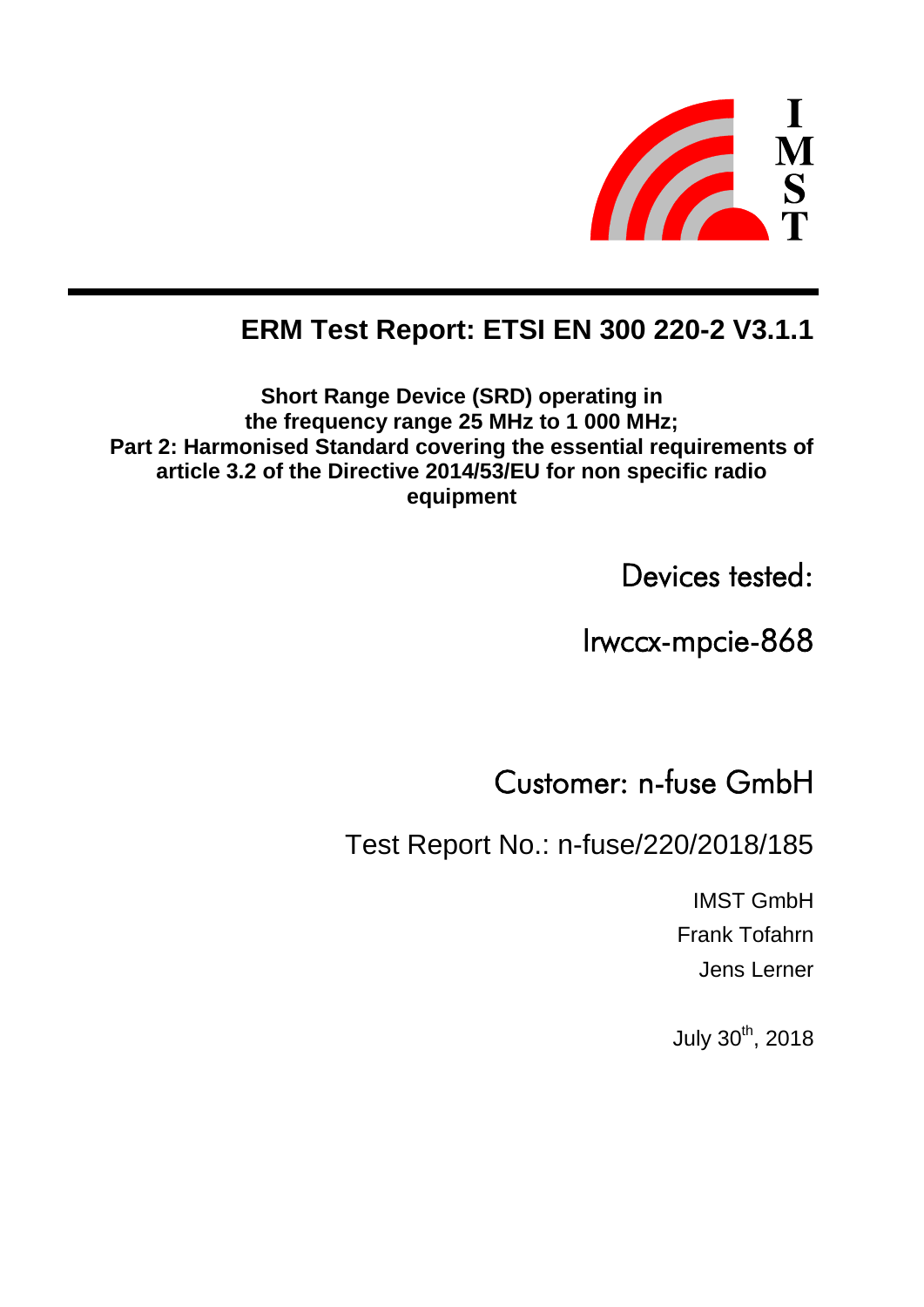# **Administrative Summary**

IMST GmbH Dept. Test Center Carl-Friedrich-Gauss-Strasse 2-4 D-47475 Kamp-Lintfort **Germany** Tel. +49 2842 981-0

Subject: ETSI EN 300 220-2 V3.1.1

**Device :** Irwccx-mpcie-868

**Customer:** n-fuse GmbH Ossietzkystrasse 4 70174 Sturrgart, Germany

## **The devices have PASSED the tests hereunder with limitations.**

Date:  $July 30<sup>th</sup>, 2018$ 

Test Engineer: Frank Tofahrn, ERM Test Lab

Yotalou

Jens Lune

Frank Tofahrn Group and Terner Jens Lerner Test Engineer **Test Engineer** Cuality Assurance

Copyright Notice & Disclaimer: No part of this test report may be reproduced without written permission of IMST GmbH. The test results herein only refer to the tested sample(s). IMST GmbH cannot be made responsible for any generalisations or conclusions drawn from the test results presented herein concerning further samples of the tested device. Modification of the tested sample(s) is prohibited and leads to invalidity of this report.



Fauld Originator: Approved: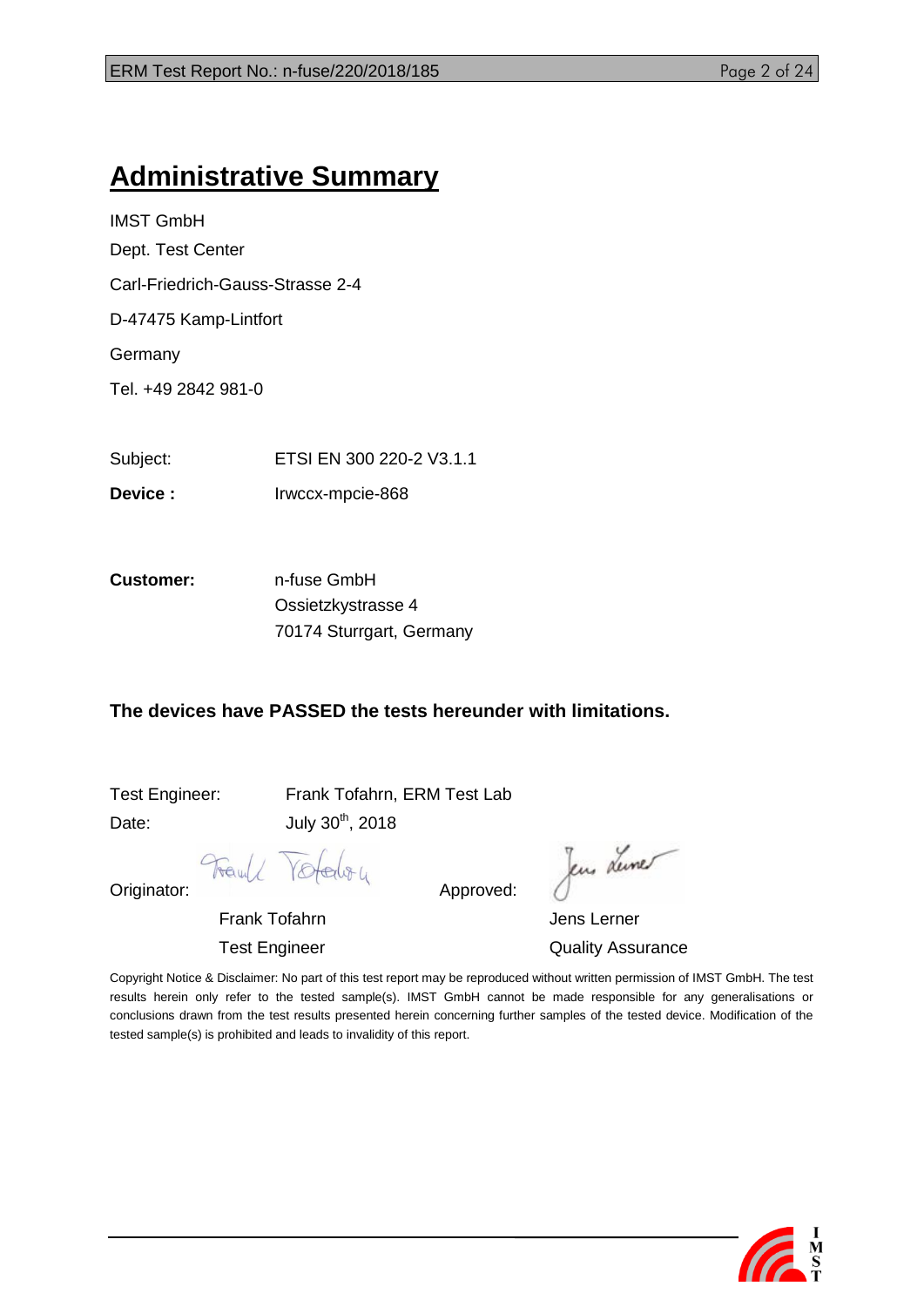# Content

| 1              |        |  |  |
|----------------|--------|--|--|
| $\overline{2}$ |        |  |  |
| 3              |        |  |  |
|                | 3.1    |  |  |
|                | 3.2    |  |  |
|                | 3.2.1  |  |  |
|                | 3.2.2  |  |  |
|                | 3.2.3  |  |  |
|                | 3.2.4  |  |  |
|                | 3.2.5  |  |  |
|                | 3.2.6  |  |  |
| $\overline{4}$ |        |  |  |
| 5              |        |  |  |
|                | 5.1    |  |  |
|                | 5.1.1  |  |  |
|                | 5.1.2  |  |  |
|                | 5.1.3  |  |  |
|                | 5.1.4  |  |  |
|                | 5.1.5  |  |  |
|                | 5.1.6  |  |  |
|                | 5.1.7  |  |  |
|                | 5.1.8  |  |  |
|                | 5.1.9  |  |  |
|                | 5.1.10 |  |  |
|                | 5.2    |  |  |
|                | 5.2.1  |  |  |
|                | 5.2.2  |  |  |

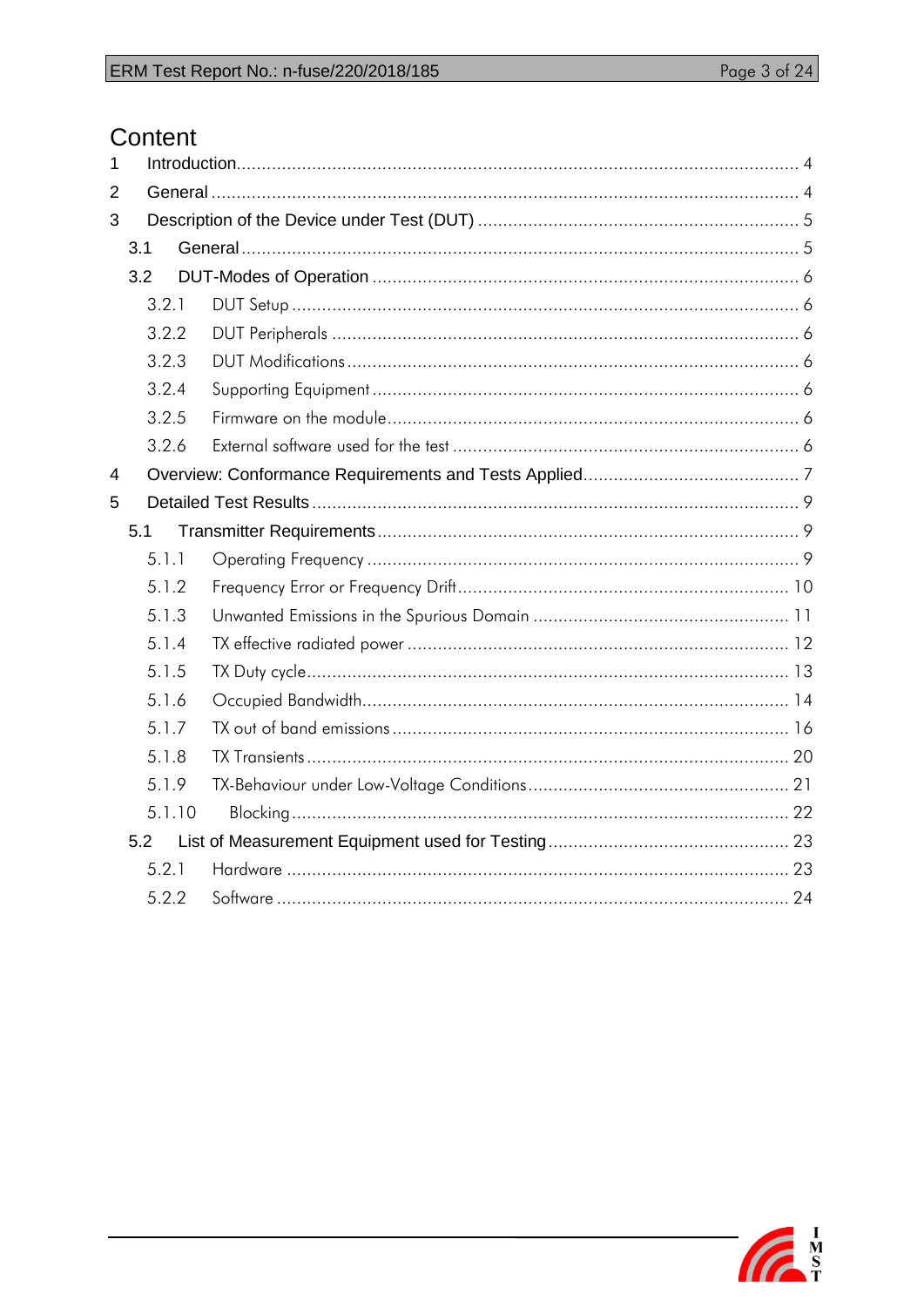# <span id="page-3-0"></span>1 Introduction

The objective of the investigation hereunder, was to perform testing of the devices "Irwccxmpcie-868" for customer n-fuse GmbH, in accordance with the harmonized Standard EN 300 220-2 V3.1.1 covering the essential requirements of article 3.2 of the Directive 2014/53/EU for non specific radio equipment.

The test results herein refer to the tested sample(s) only.

# <span id="page-3-1"></span>2 General

|                         | <b>Manufacturer Information</b> | <b>Customer Information</b> |
|-------------------------|---------------------------------|-----------------------------|
| <b>Company Name</b>     | n-fuse GmbH                     |                             |
| <b>Street Name, No.</b> | Ossietzkystrasse 4              |                             |
| <b>PLZ/ZIP City</b>     | 70174 Stuttgart                 |                             |
| <b>Country</b>          | Germany                         |                             |
|                         |                                 |                             |
| <b>Contact Person</b>   | Thomas Hoppe                    |                             |
| <b>Phone</b>            | +49 (0) 1601218888              |                             |
| <b>E-Mail</b>           | Thomas.hoppe@n-fuse.co          |                             |

Table 2.1: General Information about Manufacturer / Customer

Subject: Electromagnetic Radio Spectrum Matters (ERM)

- Test Engineer: Frank Tofahrn IMST GmbH, Germany
- Place of test: Testcenter at IMST GmbH, ERM Test Lab, Kamp-Lintfort, Germany

Persons present during testing:

Frank Tofahrn N/A

IMST GmbH **n-fuse GmbH** 

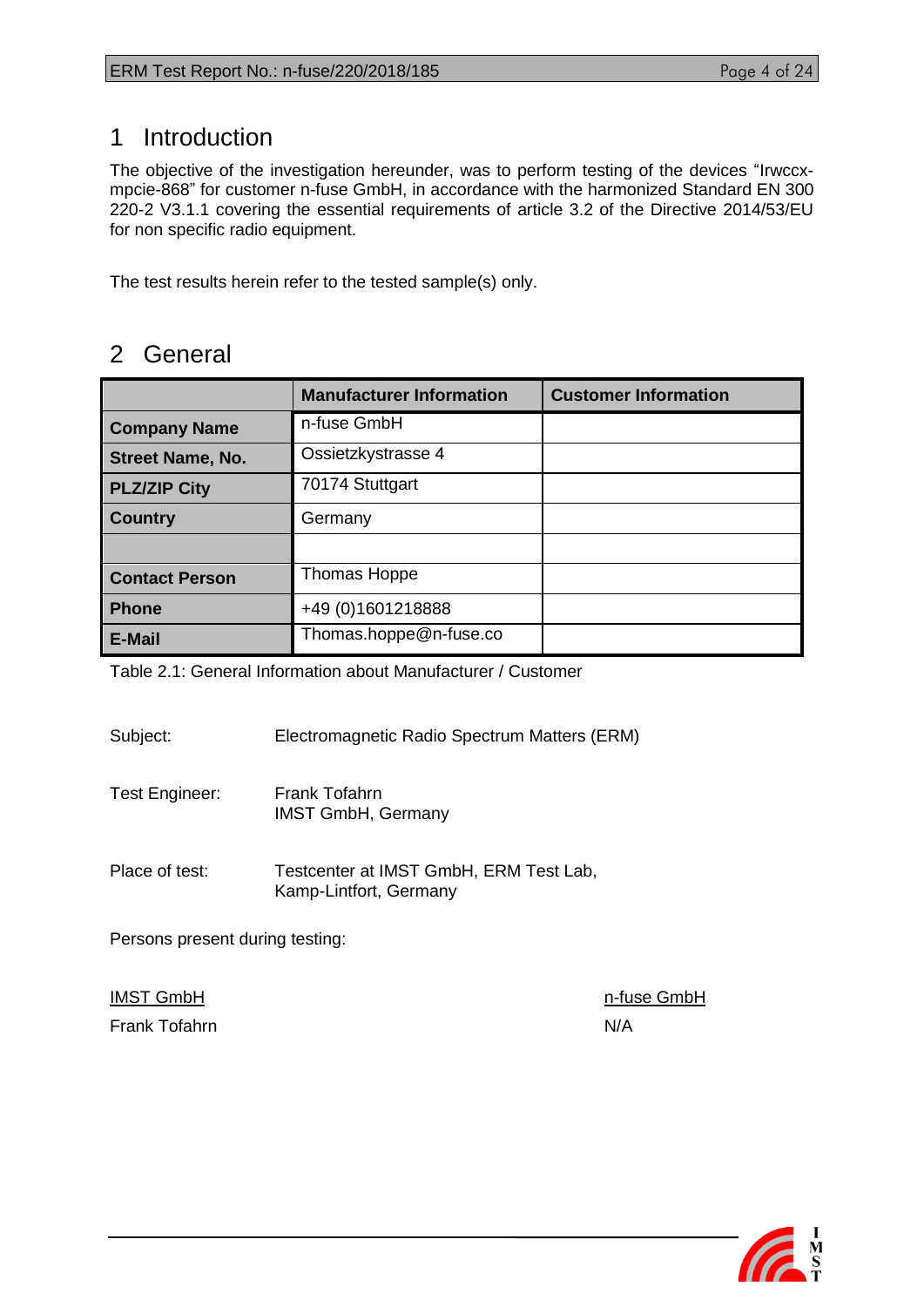# <span id="page-4-0"></span>3 Description of the Device under Test (DUT)

# <span id="page-4-1"></span>3.1 General

| Device:            | Irwccx-mpcie-868                 |
|--------------------|----------------------------------|
| Serial No.:        | n-fuse/220/18/185 (IMST-Marking) |
| Operating voltage: | 5V (USB)                         |
| Frequency:         | $867,1 - 868,5$ MHz              |
| Bandwidth:         | 150 kHz                          |
| Modulation:        | <b>LORA 125</b>                  |
|                    |                                  |



*Picture 3.1: DUT Irwccx-mpcie-868 – Sample 1*



*Picture 3.2: DUT Setup 1: Irwccx-mpcie-868; 2: Raspberry Pi Control Unit*

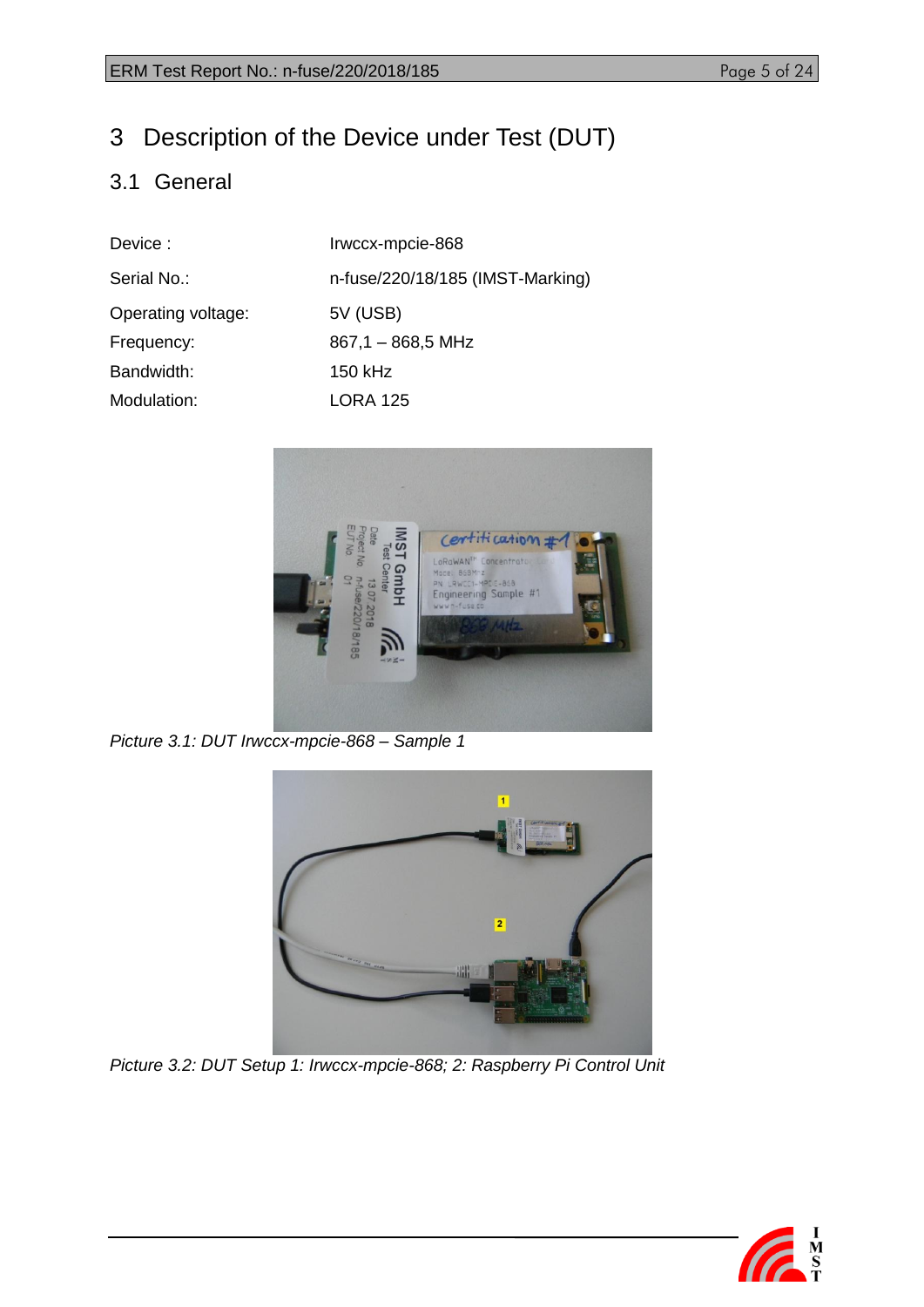# <span id="page-5-0"></span>3.2 DUT-Modes of Operation

| <b>Device Designator:</b>              | Irwccx-mpcie-868                 |
|----------------------------------------|----------------------------------|
| <b>Marking of Units:</b>               | n-fuse/220/18/185 (IMST Marking) |
| <b>Equipment Type:</b>                 | Wideband                         |
| <b>RF Output Power:</b>                | <14 dBm / 868 MHz                |
| <b>Frequency Range, Operational:</b>   | 868 MHz Band L & M               |
| <b>Type of Modulation:</b>             | <b>LORA</b>                      |
| <b>Duty Cycle:</b>                     | N/A                              |
| <b>Listen-Before-Talk Capability:</b>  | N/A                              |
| <b>Single Frequency Operation:</b>     | N/A                              |
| <b>Spread Spectrum Capability:</b>     | N/A                              |
| <b>Receiver Category:</b>              | 1.5                              |
| <b>Environmental Conditions</b>        |                                  |
| <b>Temperature Range, Operational:</b> | $0 °C$ to $+80 °C$               |
| <b>Power Supply:</b>                   | <b>USB</b>                       |
| <b>Nominal Supply Voltage:</b>         | 5 V                              |
| <b>Supply Voltage Range:</b>           | N/A                              |
| Test Mode Capabilities:                |                                  |
| Test modulation to be used:            | $D-M3$                           |

Table 3.3: Characteristics of the DUT

## <span id="page-5-1"></span>3.2.1 DUT Setup

Normal setup

<span id="page-5-2"></span>3.2.2 DUT Peripherals

None

<span id="page-5-3"></span>3.2.3 DUT Modifications

None

<span id="page-5-4"></span>3.2.4 Supporting Equipment

Raspberry Pi

<span id="page-5-5"></span>3.2.5 Firmware on the module

None

<span id="page-5-6"></span>3.2.6 External software used for the test

util\_tx\_continous Version 0.2.2, util\_tx\_test Version 0.0.2, util\_pkt\_logger

All located and executed on the Raspberry Pi

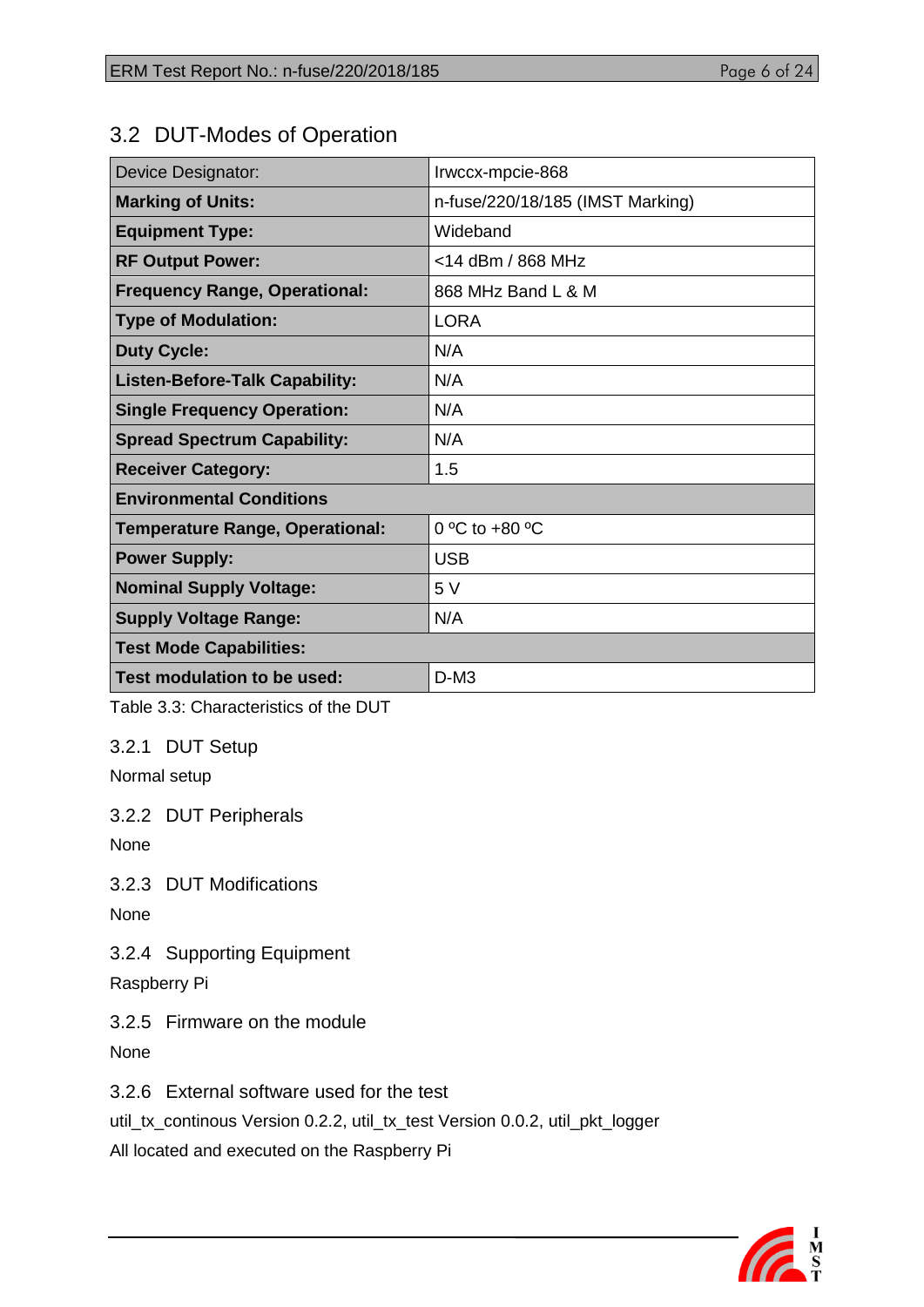# <span id="page-6-0"></span>4 Overview: Conformance Requirements and Tests Applied

| Harmonised Standard ETSI EN 300 220-2 |                                                                    |                         |                                   |                                                                                                                                                      |  |  |  |
|---------------------------------------|--------------------------------------------------------------------|-------------------------|-----------------------------------|------------------------------------------------------------------------------------------------------------------------------------------------------|--|--|--|
| Requirement                           |                                                                    |                         | <b>Requirement Conditionality</b> |                                                                                                                                                      |  |  |  |
| No                                    | Description                                                        | Reference:<br>Clause No | U/C                               | Condition                                                                                                                                            |  |  |  |
|                                       | Operating frequency                                                | 4.2.1                   | U                                 |                                                                                                                                                      |  |  |  |
| $\overline{2}$                        | Unwanted emissions in the<br>spurious domain                       | 4.2.2                   | U                                 |                                                                                                                                                      |  |  |  |
| 3                                     | TX effective radiated power                                        | 4.3.1                   | U                                 |                                                                                                                                                      |  |  |  |
|                                       | <del>TX Maximum e.r.p. spectral</del><br><del>density</del>        |                         | €                                 | Applies to EUT using annex B bands I, L.<br>Applies to EUT using DSSS or wideband<br>techniques other than FHSS modulation,<br>using annex C band X. |  |  |  |
| $\overline{6}$                        | <del>TX Duty cycle</del>                                           |                         | €                                 | Not applicable to EUT with polite<br>spectrum access where permitted in annex<br>B, table B.1 or annex C, table C.1 or any<br>NRI.                   |  |  |  |
| 6                                     | TX Occupied bandwidth                                              | 4.3.4                   | U                                 |                                                                                                                                                      |  |  |  |
| 7                                     | TX out of band emissions                                           | 4.3.5                   | C                                 | Applies to EUT with OCW > 25 kHz.                                                                                                                    |  |  |  |
| 8                                     | <b>TX Transient</b>                                                | 4.3.6                   | U                                 |                                                                                                                                                      |  |  |  |
| 9                                     | <b>TX Adjacent channel power</b>                                   | 4.3.7                   | €                                 | Applies to EUT with $\overline{OCW} \leq 25$ kHz.                                                                                                    |  |  |  |
| $+ \Theta$                            | <del>TX behaviour under low</del><br><del>voltage conditions</del> | <del>4.3.8</del>        | €                                 | Applies to battery powered EUT.                                                                                                                      |  |  |  |
| $\ddotplus$                           | <b>TX Adaptive power control</b>                                   | 4.3.9                   | €                                 | Applies to EUT with adaptive power<br>control using annex C band AA.                                                                                 |  |  |  |
| $+2$                                  | <b>TX-FHSS</b>                                                     | 4.3.10                  | €                                 | Applies to FHSS EUT.                                                                                                                                 |  |  |  |
| 12<br>᠇ᠣ                              | <b>TX Short term behaviour</b>                                     | 4 <del>.3.11</del>      | U                                 | Applies to EUT using annex C bands Y, Z,<br>AA, AB, AC, AD.                                                                                          |  |  |  |
| $+4$                                  | RX sensitivity                                                     | 4.4.1                   | €                                 | Applies to EUT with polite spectrum<br><del>access.</del>                                                                                            |  |  |  |
| $+\frac{2}{3}$                        | <del>Clear channel assessment</del><br><del>threshold</del>        | <del>4.5.2</del>        | €                                 | Applies to EUT with polite spectrum<br><del>access.</del>                                                                                            |  |  |  |
| $\pm 6$                               | Polite spectrum access<br>timing parameters                        | <del>4.5.3</del>        | €                                 | Applies to EUT with polite spectrum<br><del>access.</del>                                                                                            |  |  |  |
| 17                                    | RX Blocking                                                        | 4.4.2                   | U                                 |                                                                                                                                                      |  |  |  |
| $+8$                                  | Adaptive Frequency Agility                                         | 4.5.4                   | €                                 | Applies to EUT with AFA.                                                                                                                             |  |  |  |

Table 4.1: Conformance Requirements

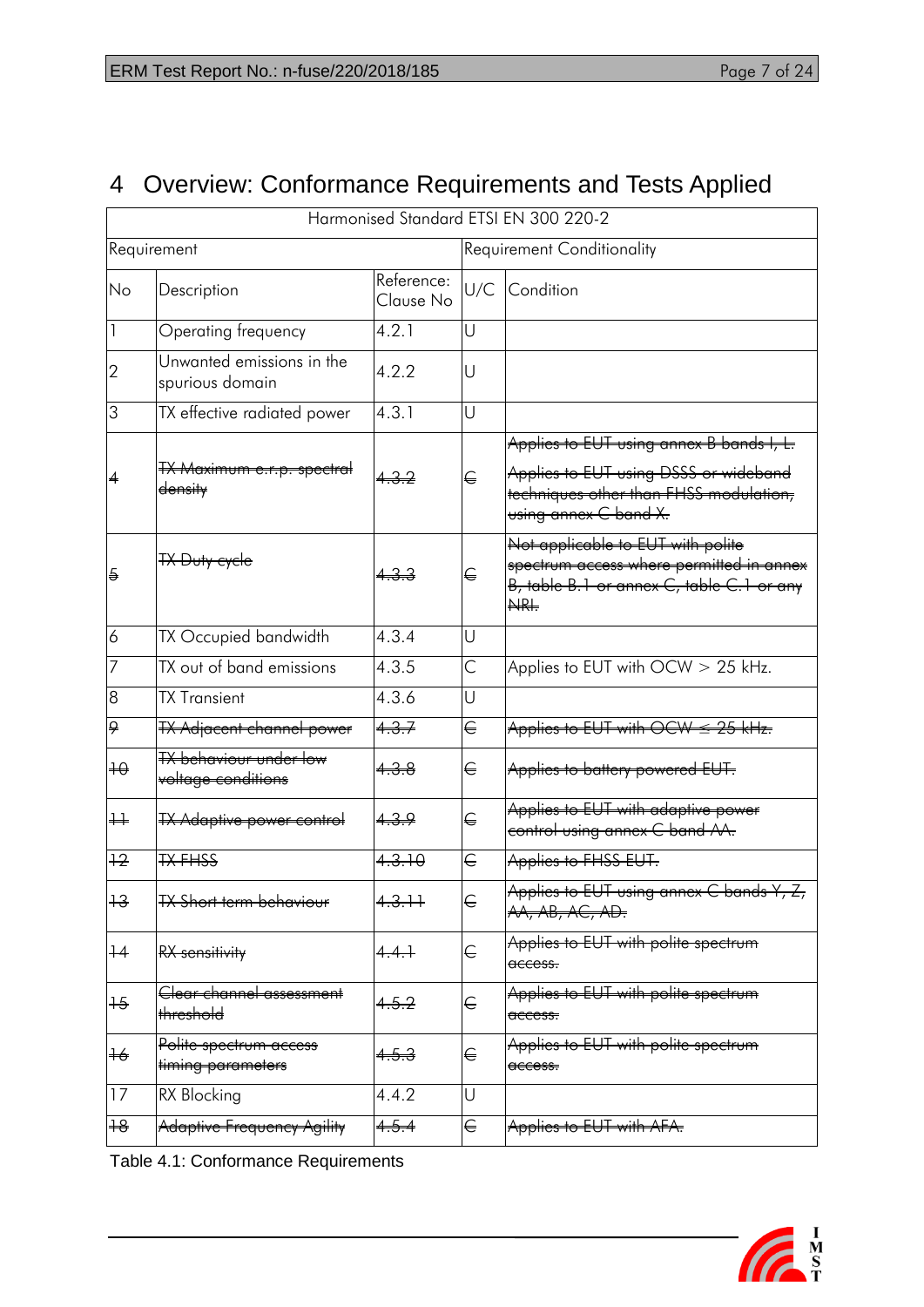#### **Key to columns:**

#### **Requirement:**

| <b>No</b>          | A unique identifier for one row of the table which may be used to<br>identify a requirement.                                                           |
|--------------------|--------------------------------------------------------------------------------------------------------------------------------------------------------|
| <b>Description</b> | A textual reference to the requirement.                                                                                                                |
|                    | <b>Clause Number</b> Identification of clause(s) defining the requirement in the present<br>document unless another document is referenced explicitly. |

#### **Requirement Conditionality:**

- U/C Indicates whether the requirement shall be unconditionally applicable (U) or is conditional upon the manufacturers claimed functionality of the equipment (C).
- **Condition** Explains the conditions when the requirement shall or shall not be applicable for a requirement which is classified "conditional".

Presumption of conformity stays valid only as long as a reference to the present document is maintained in the list published in the Official Journal of the European Union. Users of the present document should consult frequently the latest list published in the Official Journal of the European Union.

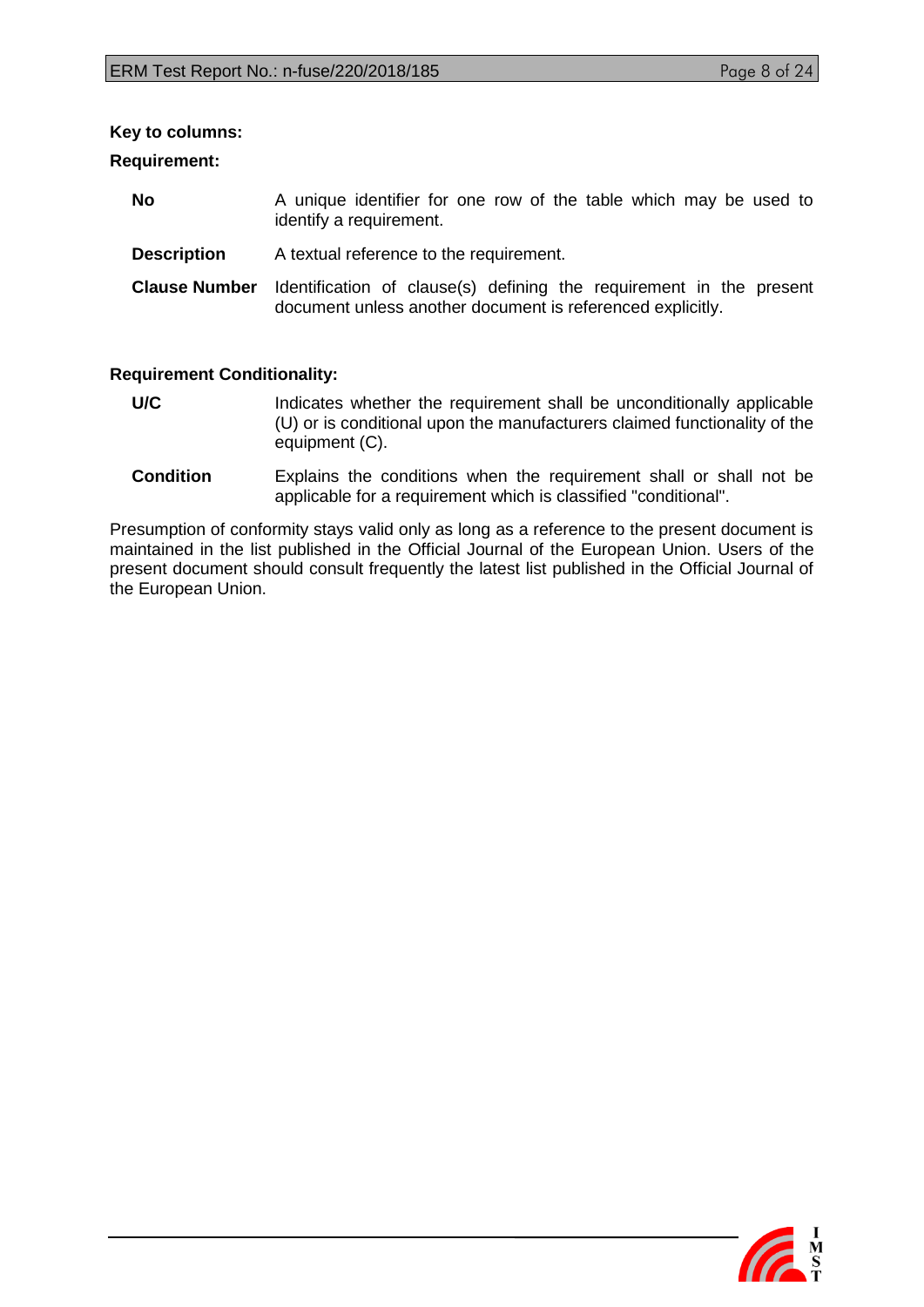# <span id="page-8-0"></span>5 Detailed Test Results

# <span id="page-8-1"></span>5.1 Transmitter Requirements

- <span id="page-8-2"></span>5.1.1 Operating Frequency
- 5.1.1.1 *Reference*

EN 300 220-2 V3.1.1, reference clause 4.2.1

## 5.1.1.2 *Test Conditions*

Values declared by the provider

#### 5.1.1.3 *Measurement Setup*

No test

#### 5.1.1.4 *Manufacturer Declaration*

| Value                                      | <b>Notes</b>                      |
|--------------------------------------------|-----------------------------------|
| Operational Frequency band or bands        | Band L / Band M                   |
| Nominal Operating Frequency or Frequencies | 867,1 / 867,9 / 868,1 / 868,5 MHz |
| Operating Channel width(s) - OCW -         | l150 kHz                          |

Table 5.1: Operating Frequency

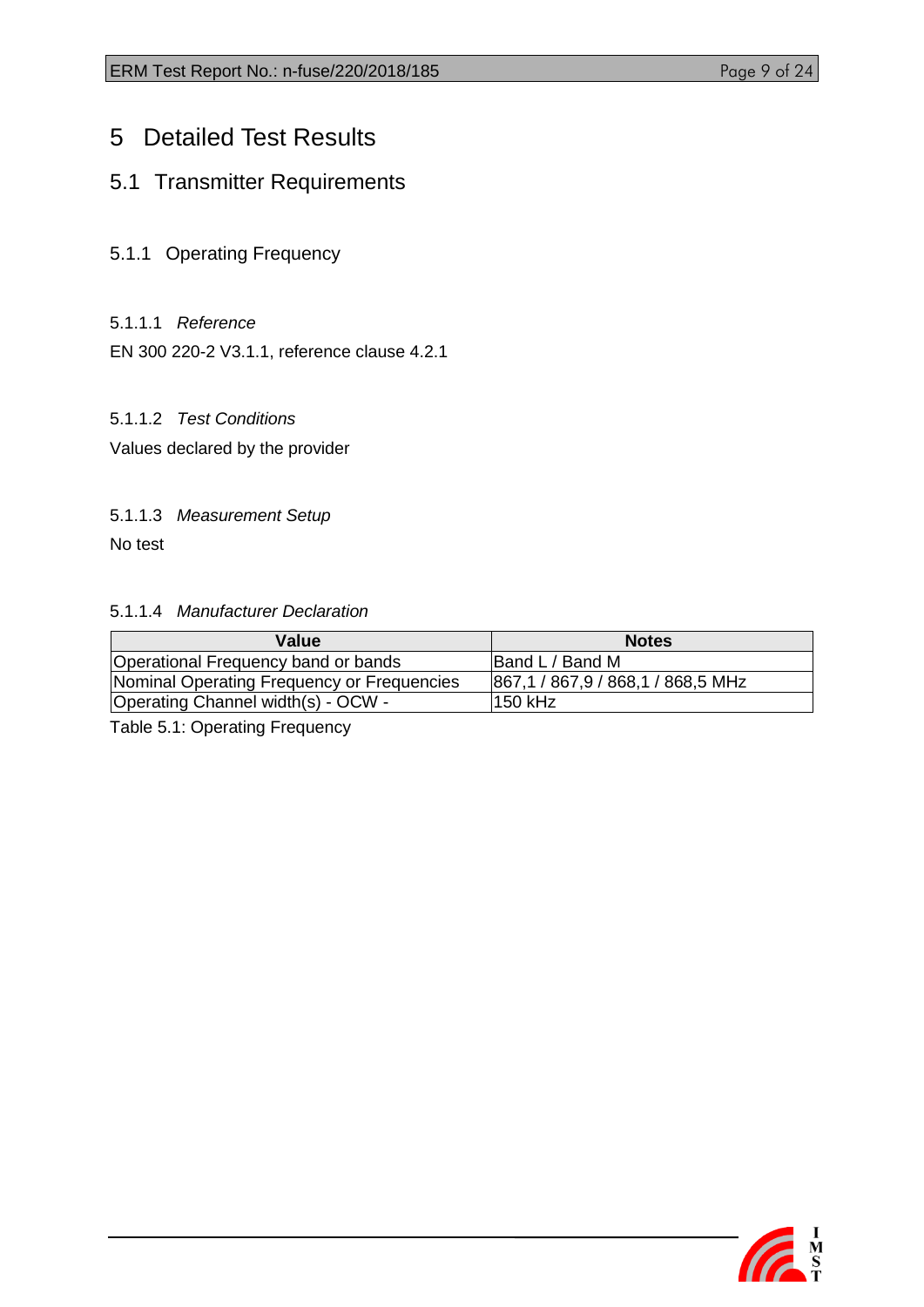<span id="page-9-0"></span>5.1.2 Frequency Error or Frequency Drift

5.1.2.1 *Reference*

EN 300 220-1 V3.1.1, reference clause 5.7

5.1.2.2 *Test Conditions*

Extreme Conditions

5.1.2.3 *Measurement Setup*

Modifications to measurement setup: None

Measurement equipment used: [2]

Actual measurement uncertainty: N/A

#### 5.1.2.4 *Measurement Results*

|                                                                 | <b>Measured Frequency</b> |
|-----------------------------------------------------------------|---------------------------|
| Value                                                           | (MHz)                     |
| Measured Operating Frequency / MHz                              | N/A                       |
| Carrier frequency under lower extreme<br>test conditions / MHz  | N/A                       |
| Carrier frequency under higher<br>extreme test conditions / MHz | N/A                       |
| Frequency error (upper) / kHz                                   | N/A                       |
| Frequency error (lower) / kHz                                   | N/A                       |

Table 5.2: Result Table Frequency Error

**Remark:** No test. Device cannot generate an unmodulated carrier. **Result:** N/A

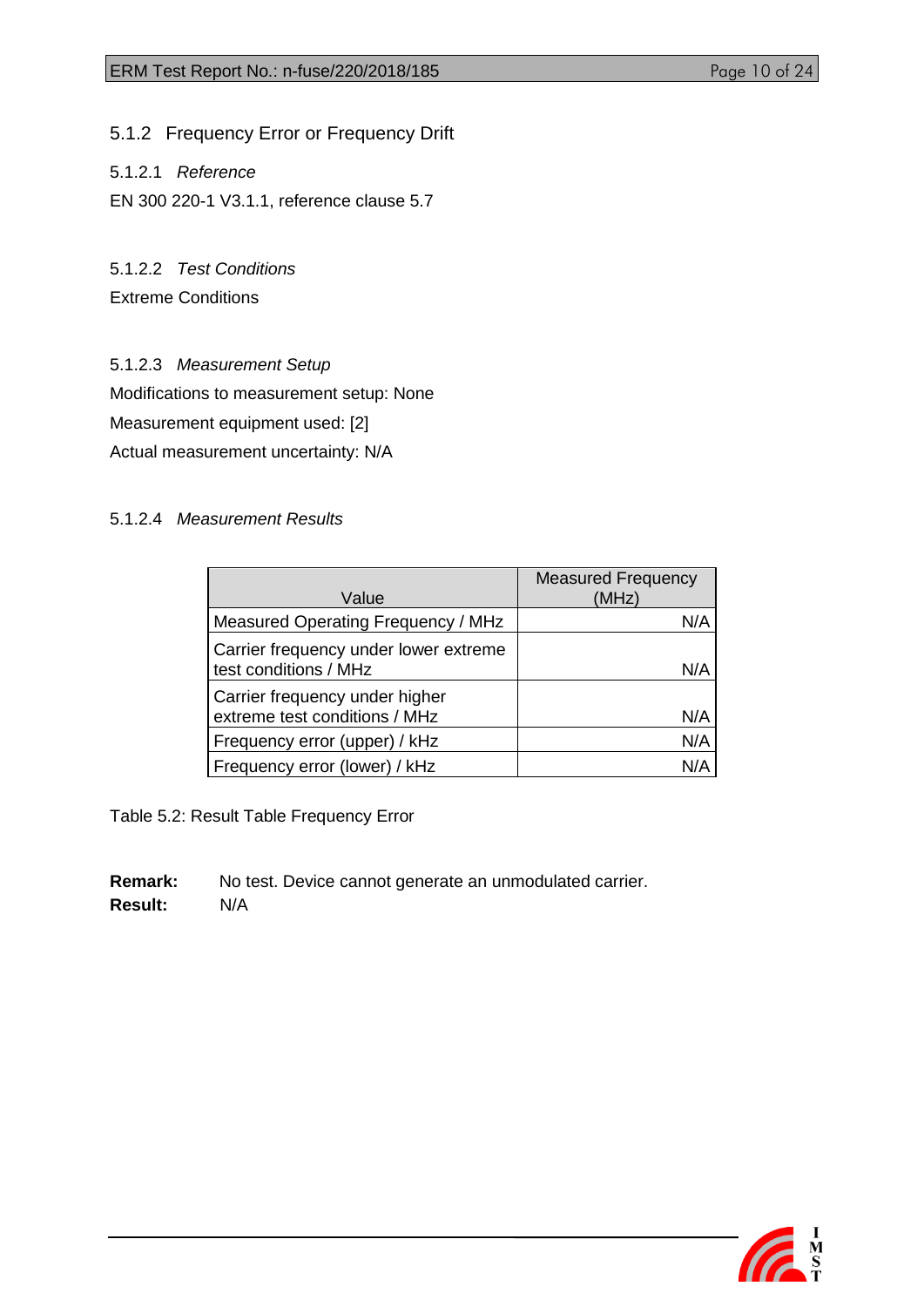# <span id="page-10-0"></span>5.1.3 Unwanted Emissions in the Spurious Domain

5.1.3.1 *Reference*

EN 300 220-2 V3.1.1, reference clause 4.2.2

5.1.3.2 *Test Conditions* Operational Modes: TX only mode

Environmental Conditions: Normal

#### 5.1.3.3 *Limits*

|              | <b>Frequency/[MHz]</b>                              |                                               |                                  |  |
|--------------|-----------------------------------------------------|-----------------------------------------------|----------------------------------|--|
| <b>State</b> | 47 to 74<br>87.5 to 118<br>174 to 230<br>470 to 862 | <b>Other frequencies</b><br><b>below 1000</b> | <b>Frequencies above</b><br>1000 |  |
| Operating    | 4 nW                                                | 250 nW                                        | $1 \mu W$                        |  |
| Standby      | 2 nW                                                | 2 nW                                          | 20 nW                            |  |

Table 5.3: Limits for Spurious Emissions

Modifications to measurement setup: None

Test equipment used: [2], [4], [5], [104]

Actual measurement uncertainty: <±2 dB, the Standard requests: ±6 dB.

5.1.3.4 *Measurement Results*

No relevant spurious detected

**Remark:** None

**Result:** The devices PASSED the test without limitations.

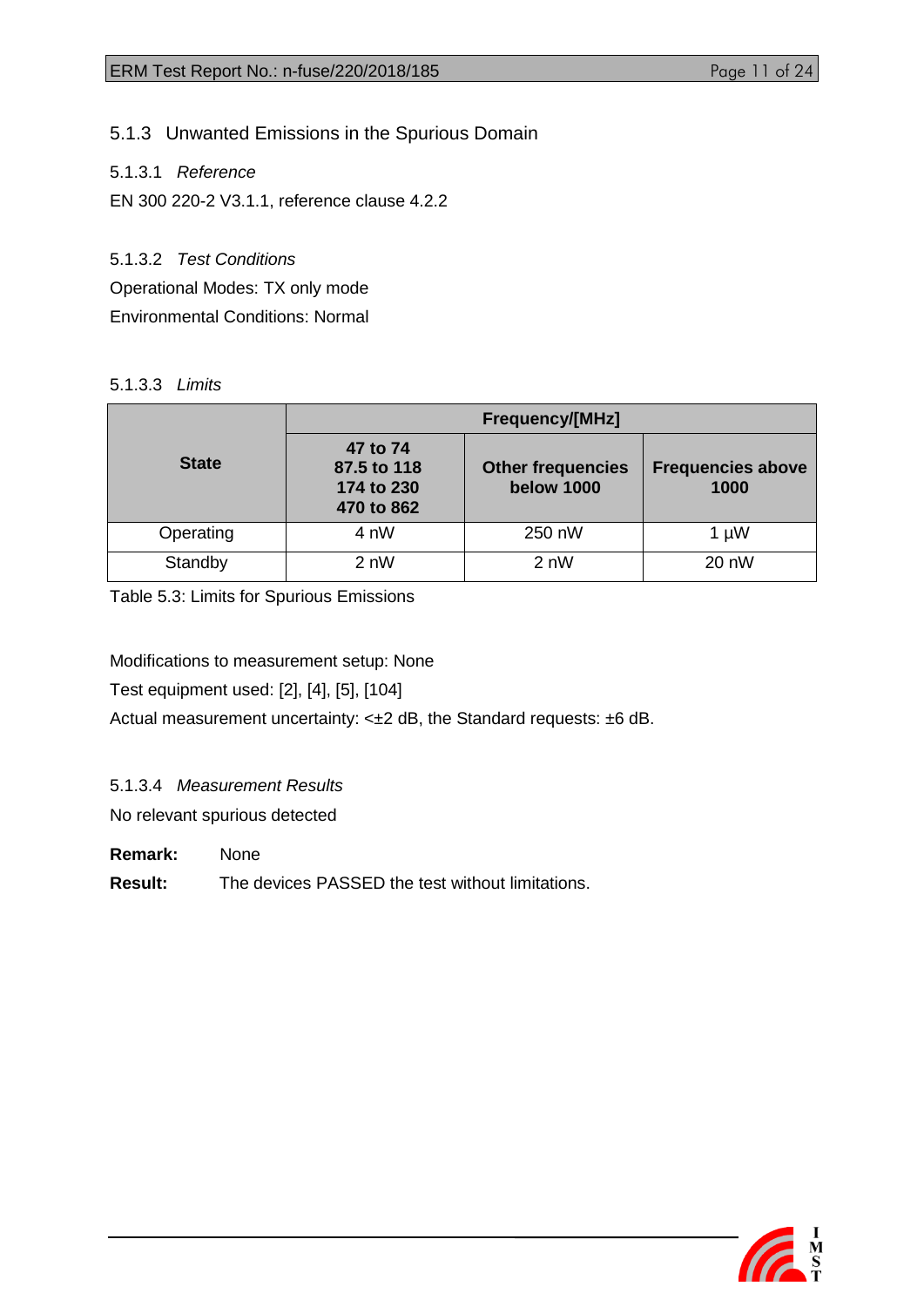<span id="page-11-0"></span>5.1.4 TX effective radiated power

5.1.4.1 *Reference*

EN 300 220-2 V3.1.1, reference clause 4.3.1

5.1.4.2 *Test Conditions* Normal conditions

## 5.1.4.3 *Limits*

See table B.1 and C.1 in Annex B of EN 300 220-2 V3.1.1

5.1.4.4 *Measurement Setup*

Measurement setup according to the standard applied hereunder.

Modifications to measurement setup: None

Measurement equipment used: [2], [4], [20], [104]

Actual measurement uncertainty: ±1.5 dB, the Standard requests: ±6 dB

### 5.1.4.5 *Measurement Results*

| Frequency /<br><b>MHz</b> | $0^{\circ}$ C /<br>dBm | $25^{\circ}$ C /<br>dBm | $80^{\circ}$ C /<br>dBm |
|---------------------------|------------------------|-------------------------|-------------------------|
| 867,10                    | 13,40                  | 12,05                   | 10,56                   |
| 867,90                    | 13,34                  | 12,09                   | 10,59                   |
| 868,10                    | 13,31                  | 12,07                   | 10,62                   |
| 868,50                    | 13,29                  | 11,98                   | 10,66                   |

#### Table 5.4: Result Table

**Remark:** Conducted test. An antenna gain of 0 dBd is assumed. Note that in some countries a PSD limit applies for Band L. In this case the

output power has to be reduced accordingly.

The program util\_tx\_continous has been used for this test with the following parameters:

 $-f[testfrequency] -r1257 -dig 0 -mix 4 -pa 0 -mod LORA --sf 7 -bw 125$ The final application has to be operated using the parameters shown above **Result:** The devices PASSED the test with limitations.

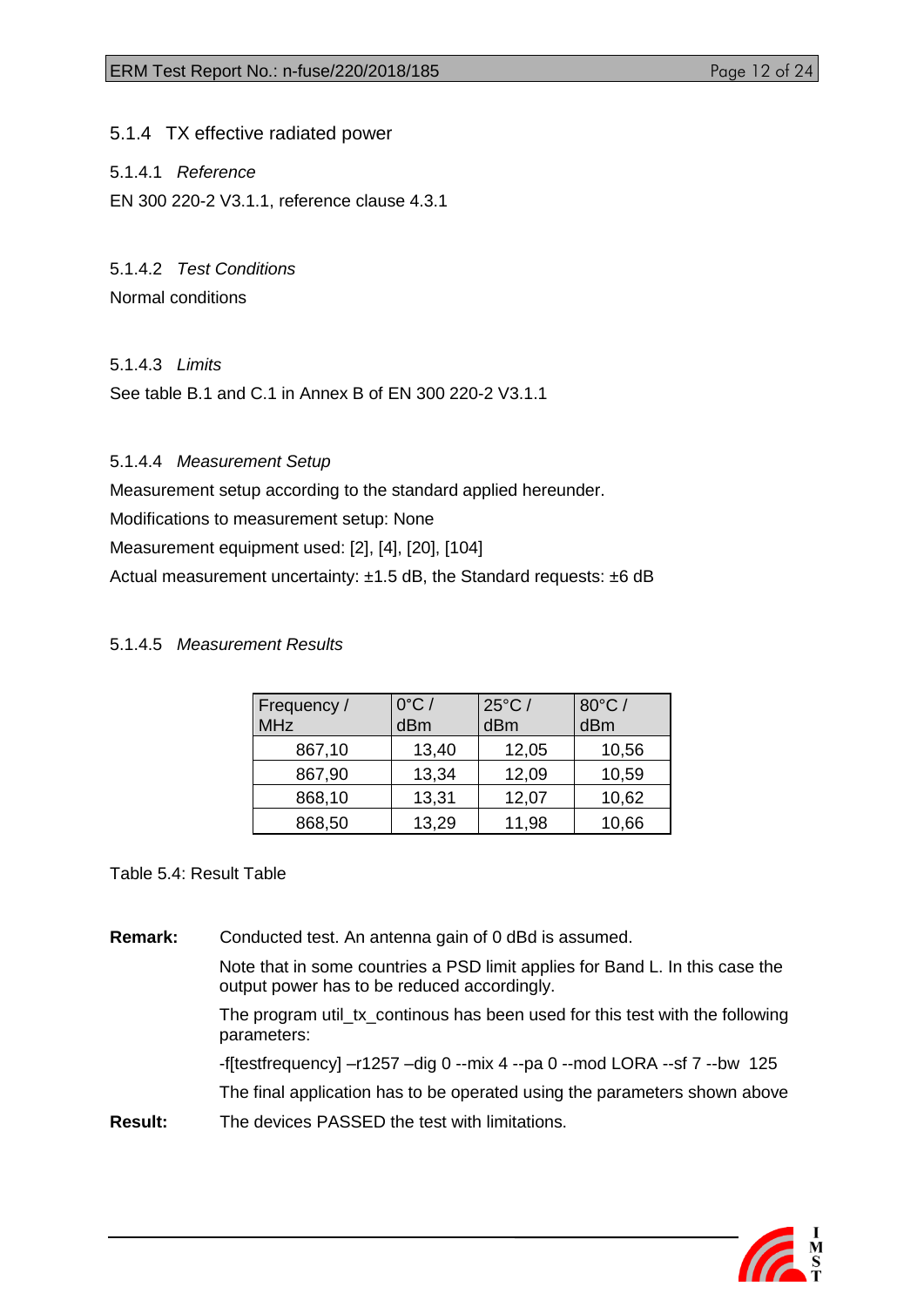<span id="page-12-0"></span>5.1.5 TX Duty cycle

5.1.5.1 *Reference:*

EN 300 220-2 V3.1.1, reference clause 4.3.3

5.1.5.2 *Test Conditions:* N/A

5.1.5.3 *Limits:*

See sub clause 4.3.3.2 in EN 300 220-2 V3.1.1

5.1.5.4 *Measurement Setup*

No test

5.1.5.5 *Measurement Results*

| <b>Value</b>               | <b>Result</b> |
|----------------------------|---------------|
| <b>Declared Duty Cycle</b> | N/A           |
|                            |               |
|                            |               |

Table 5.5: Result Table

Note: Not applicable.

The duty cycle has to be tested in the final application.

**Remark:** No test.

**Result:** N/A

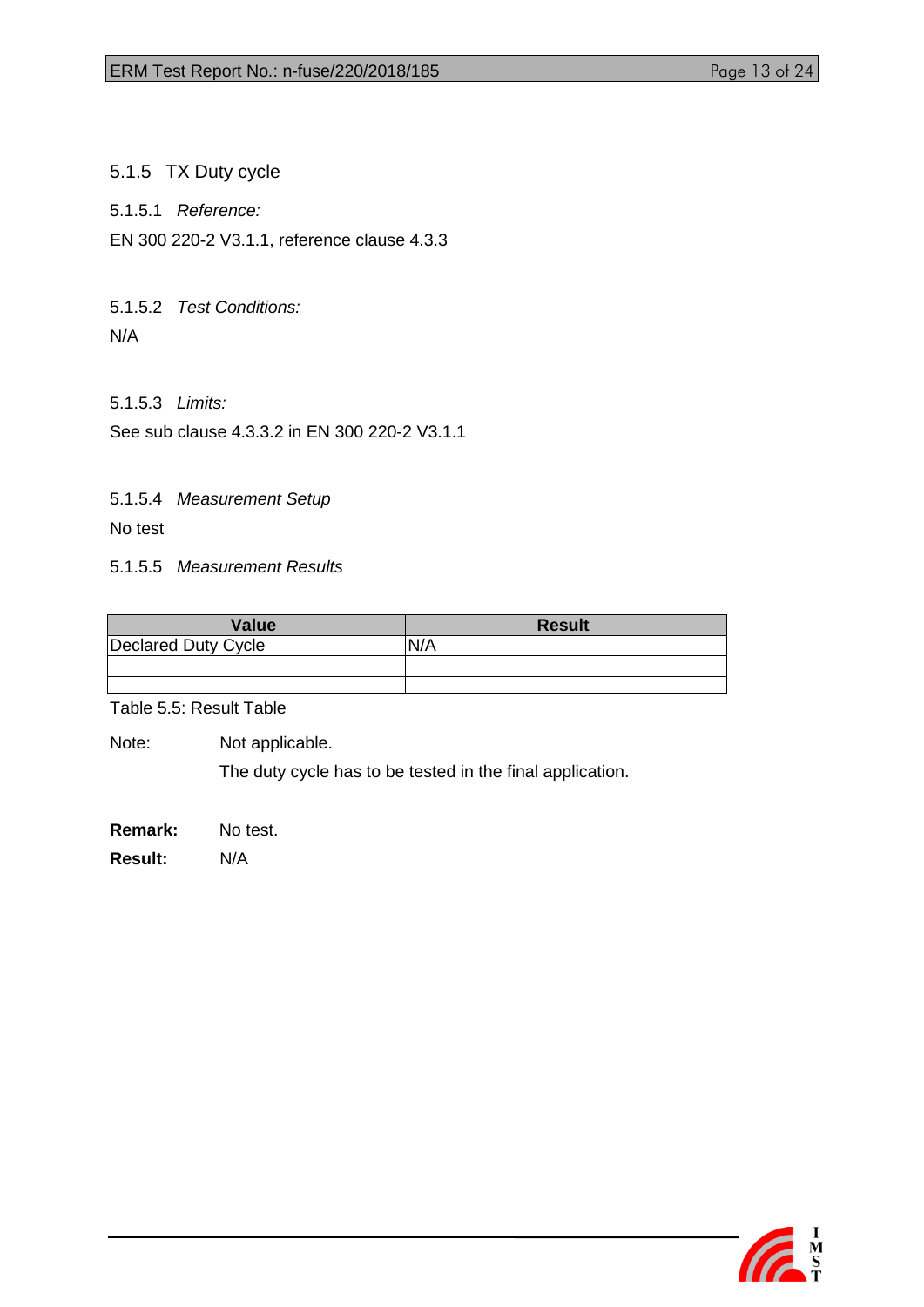<span id="page-13-0"></span>5.1.6 Occupied Bandwidth

5.1.6.1 *Reference*

EN 300 220-2 V3.1.1, reference clause 4.3.4

## 5.1.6.2 *Test Conditions*

Tests are performed in a conducted measurement Environmental conditions: Normal conditions.

### 5.1.6.3 *Limits*

See sub clause 5.6. in EN 300 220-1 V3.1.1

### 5.1.6.4 Measurement Setup

Modifications to measurement setup: None

Test equipment used: [2]

### 5.1.6.5 *Measurement Results*



Date: 24.JUL.2018 15:22:43

Picture 5.6: OBW 867.10 MHz

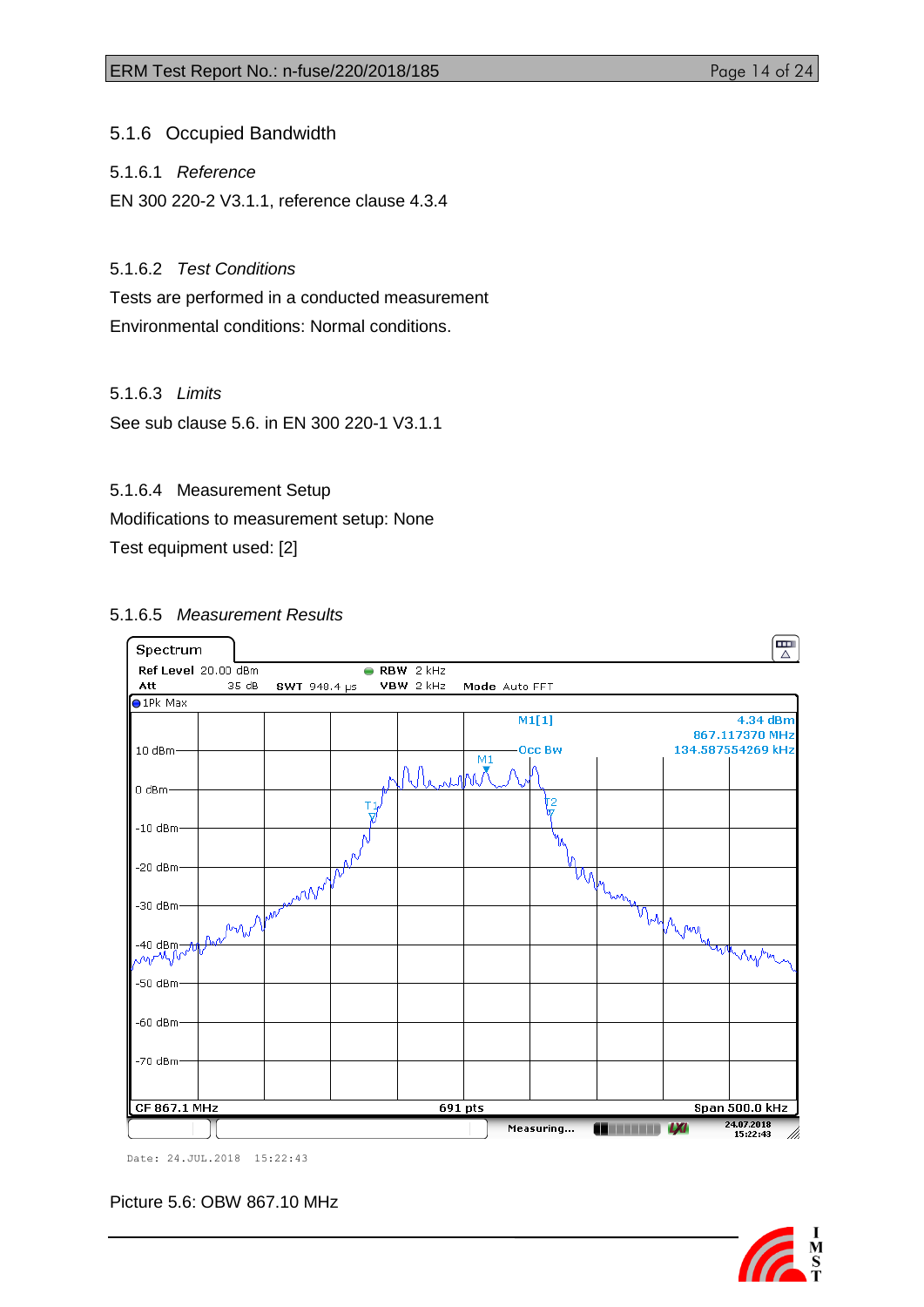### ERM Test Report No.: n-fuse/220/2018/185

| Page 15 of 24 |  |  |
|---------------|--|--|

| Spectrum                                                               |       |                 |                     |               |              |                 | Ē<br>Δ                         |
|------------------------------------------------------------------------|-------|-----------------|---------------------|---------------|--------------|-----------------|--------------------------------|
| Ref Level 20.00 dBm                                                    |       |                 | $\bullet$ RBW 2 kHz |               |              |                 |                                |
| Att                                                                    | 35 dB | SWT 948.4 µs    | VBW 2 kHz           | Mode Auto FFT |              |                 |                                |
| $\bullet$ 1Pk Max                                                      |       |                 |                     |               |              |                 |                                |
|                                                                        |       |                 |                     |               | M1[1]        |                 | $-46.10$ dBm<br>868.250000 MHz |
| 10 dBm·                                                                |       |                 |                     |               | <b>OccBw</b> |                 | 130.246020260 kHz              |
|                                                                        |       |                 | Mhrum               |               | Ŋ۷           |                 |                                |
| 0 dBm                                                                  |       |                 |                     |               | 2            |                 |                                |
| $-10$ dBm-                                                             |       |                 |                     |               |              |                 |                                |
| $-20$ dBm $\cdot$                                                      |       |                 |                     |               |              |                 |                                |
|                                                                        |       |                 |                     |               |              |                 |                                |
| -30 dBm-                                                               |       | Summer wordship |                     |               |              | Myssolution 1   |                                |
| $-40$ dBm-<br>$\sqrt[k]{\ }^{\mathcal{M}^{\mathcal{M}^{\mathcal{N}}}}$ |       |                 |                     |               |              |                 | tombe                          |
| $-50$ dBm                                                              |       |                 |                     |               |              |                 |                                |
| $-60$ dBm                                                              |       |                 |                     |               |              |                 |                                |
| -70 dBm-                                                               |       |                 |                     |               |              |                 |                                |
|                                                                        |       |                 |                     |               |              |                 |                                |
| CF 868.5 MHz                                                           |       |                 | 691 pts             |               |              |                 | Span 500.0 kHz                 |
|                                                                        |       |                 |                     |               | Measuring    | <b>ATTENDED</b> | 24.07.2018<br>Mi<br>15:23:40   |

Date: 24.JUL.2018 15:23:40

*Picture 5.7: OBW 868.50 MHz*

**Remark:** The program util\_tx\_continous has been used for this test with the following parameters: -f[testfrequency] –r1257 –dig 0 --mix 4 --pa 0 --mod LORA --sf 7 --bw 125 The final application has to be operated using the parameters shown above **Result:** The devices PASSED the test without limitations.

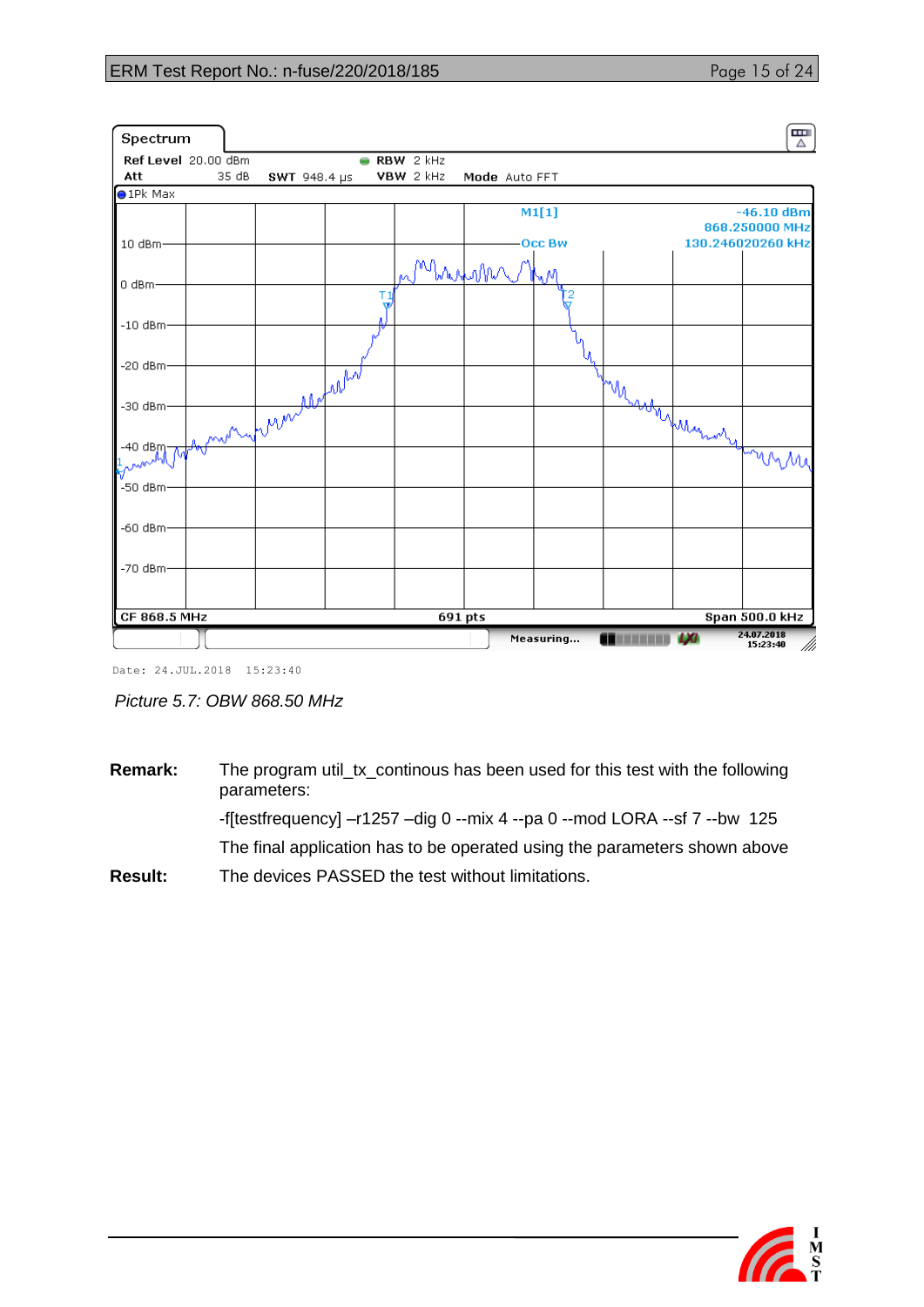### <span id="page-15-0"></span>5.1.7 TX out of band emissions

#### 5.1.7.1 *Reference*

EN 300 220-2 V3.1.1, reference clause 4.3.5

#### 5.1.7.2 *Test Conditions*

| Modulation:                      | LORA (D-M3)               |
|----------------------------------|---------------------------|
| Equipment Type:                  | Wideband                  |
| <b>Operational Modes:</b>        | TX-only mode              |
| <b>Environmental Conditions:</b> | <b>Extreme conditions</b> |

#### 5.1.7.3 *Limits:*

See EN 300 220-1 V3.1.1, sub-clause 5.8

#### 5.1.7.4 *Measurement Setup*

Modifications to measurement setup: None. Test equipment used: [2], [105] Actual measurement uncertainty:  $< \pm 1$  dB, the Standard requests:  $\pm 3$  dB.

#### 5.1.7.5 *Measurement Results*





#### *Picture 5.8: 867.10 MHz*

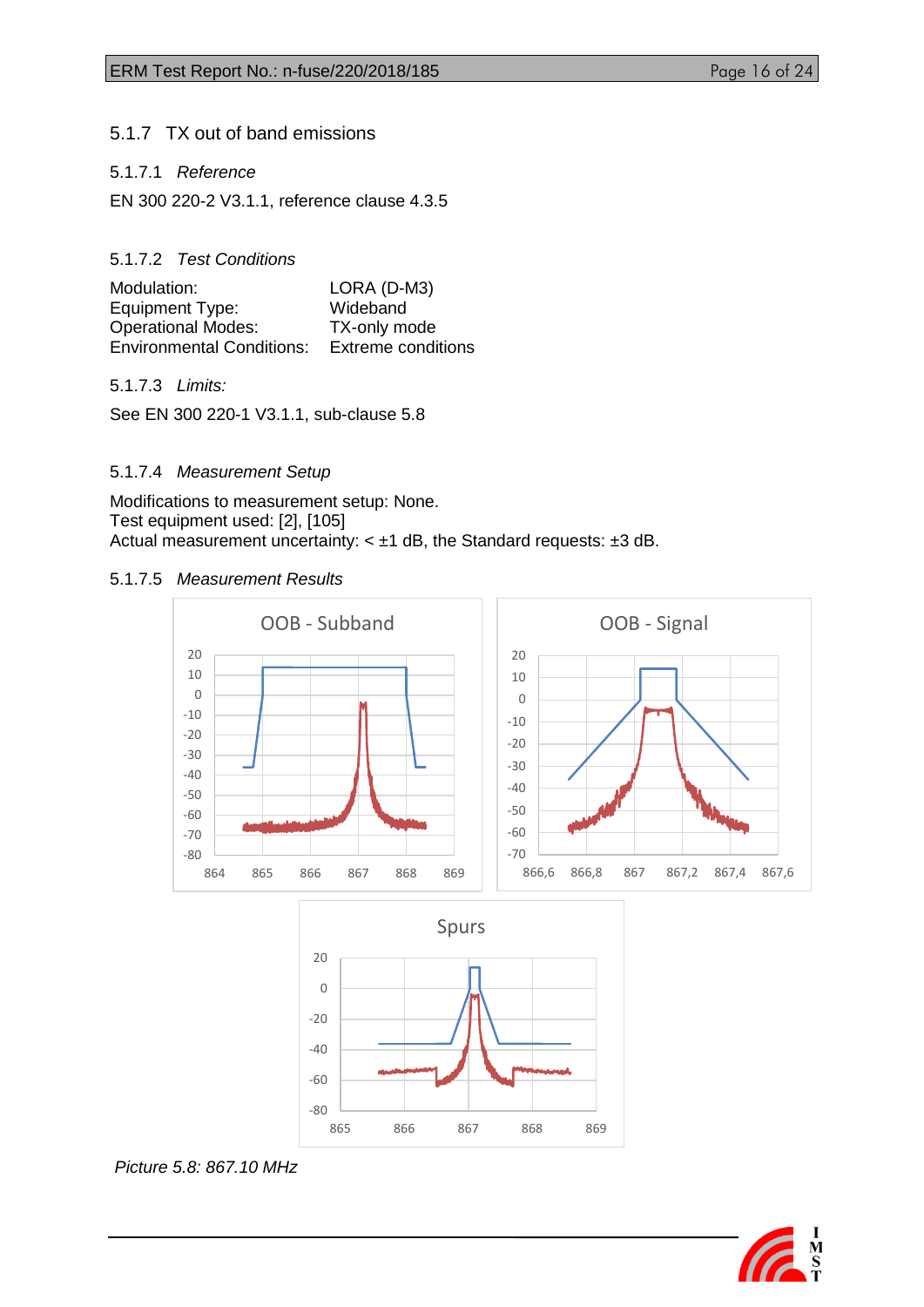





*Picture 5.9: 867.90 MHz*

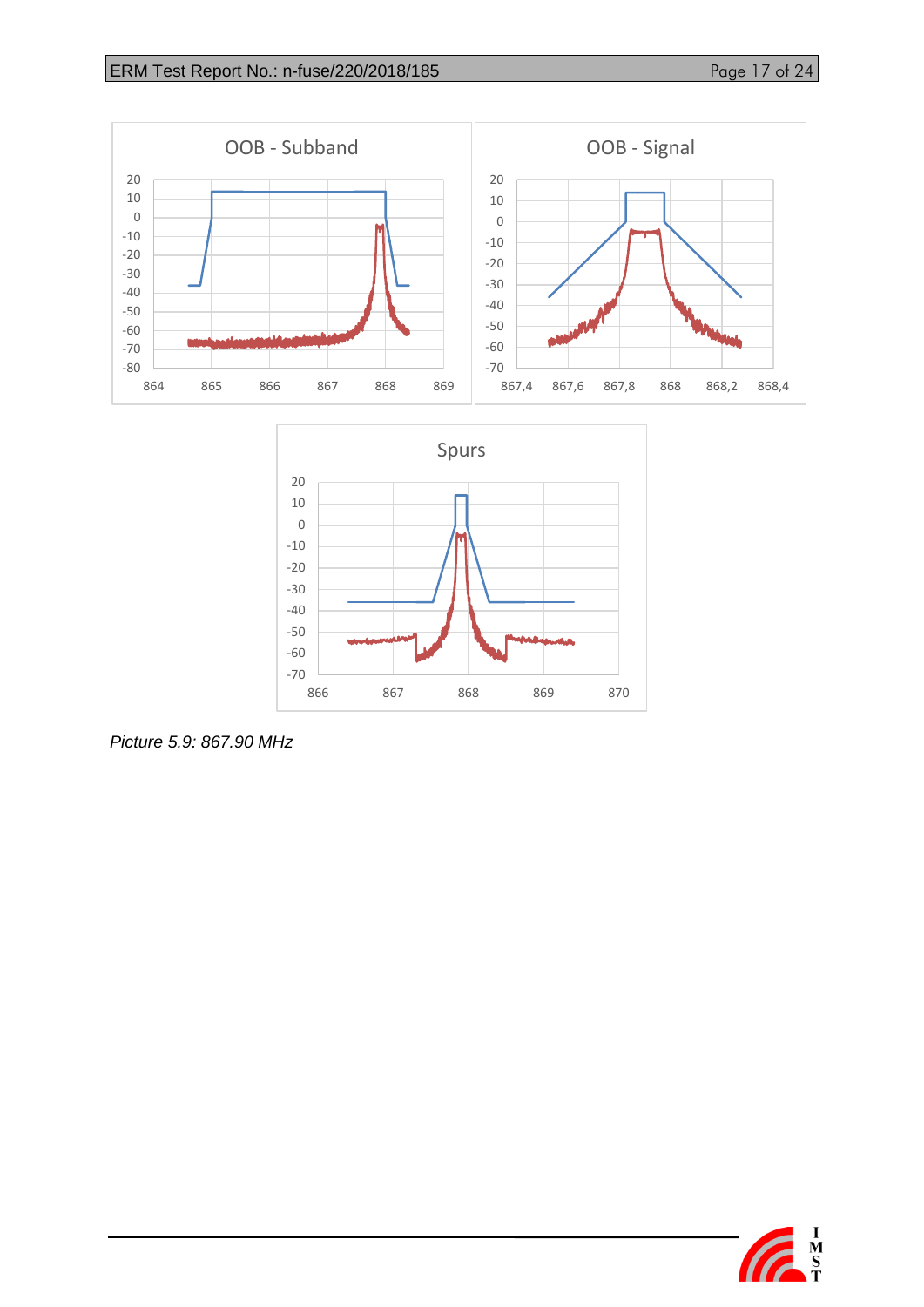

*Picture 5.10: 868.10 MHz*

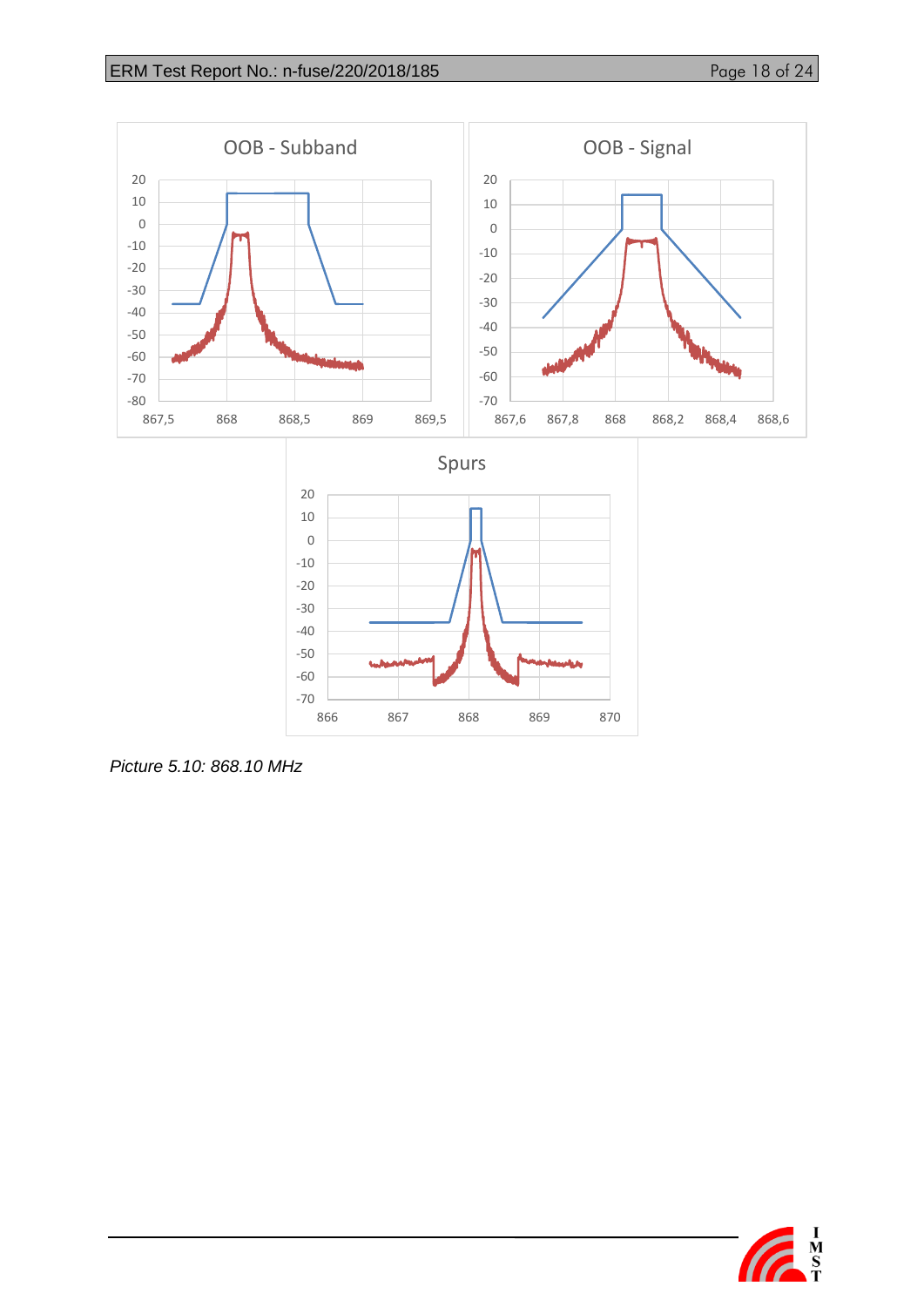

*Picture 5.11: 868.50 MHz*

**Remark:** The program util\_tx\_continous has been used for this test with the following parameters: -f[testfrequency] –r1257 –dig 0 --mix 4 --pa 0 --mod LORA --sf 7 --bw 125 The final application has to be operated using the parameters shown above **Result:** The devices PASSED the test without limitations.

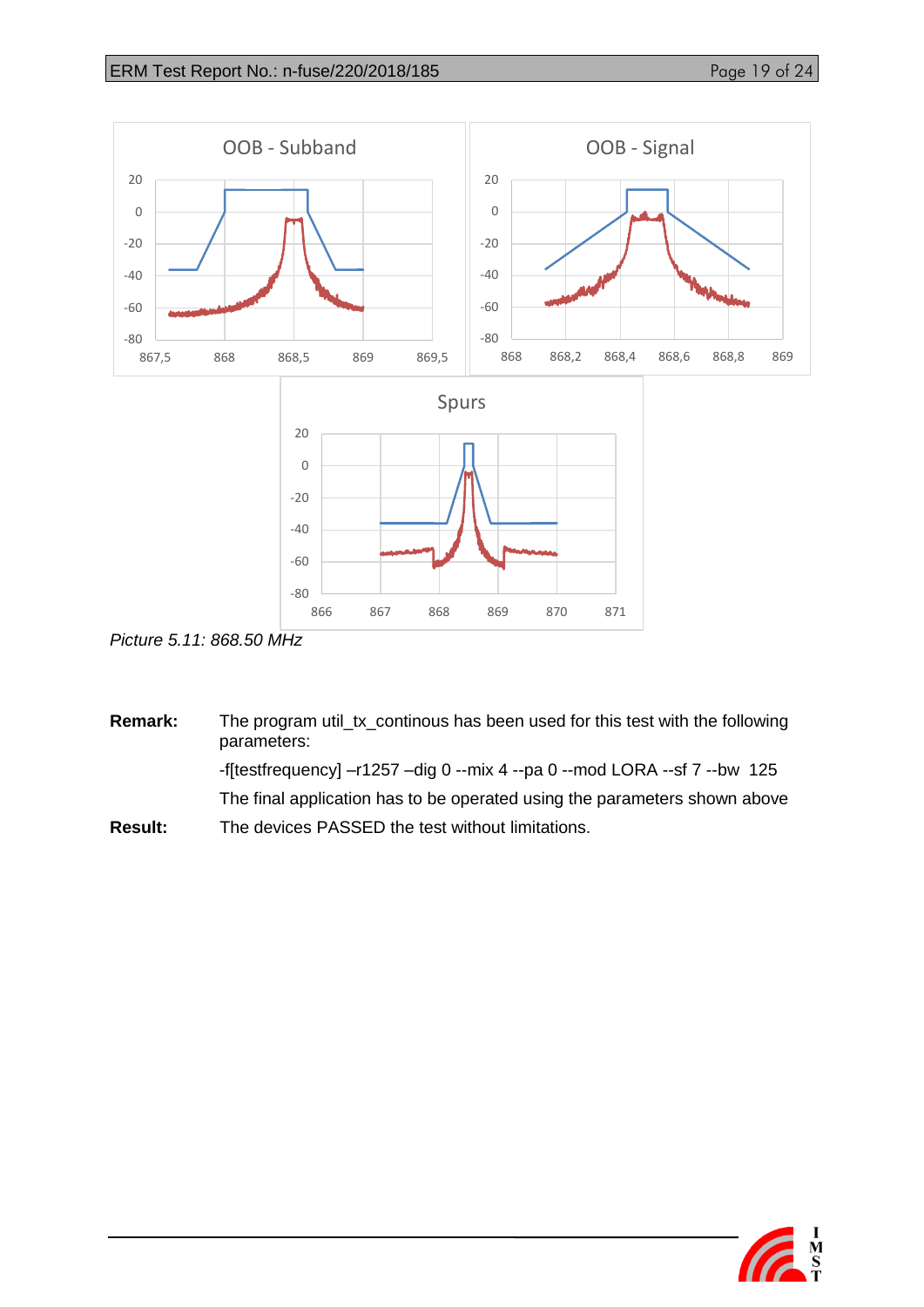<span id="page-19-0"></span>5.1.8 TX Transients

5.1.8.1 *Reference*

EN 300 220-2 V3.1.1, reference clause 4.3.6

5.1.7.2 Test Conditions

Modulation: Operation EN 300 220-1 V3.1.1, sub-clause 6.1.2 (D-M3),

Equipment Type: Wideband equipment,

Operational Modes: Single carrier frequency, no channel spacing or plan Environmental Conditions: Normal

5.1.7.3 Limits

See EN 300 220-1 V3.1.1 sub clause 5.10

5.1.7.4 Measurement Setup

Modifications to measurement setup: None

Test equipment used: [2]

Actual measurement uncertainty: ±1 dB, the Standard requests: ±3 dB.



## 5.1.7.5 Measurement Results

Picture 5.12: TX Transients

**Remark:** None The program util tx test has been used for this test with the –p parameter set to 8dBm The final application has to be operated using the parameters shown above **Result:** The devices PASSED the test without limitations.

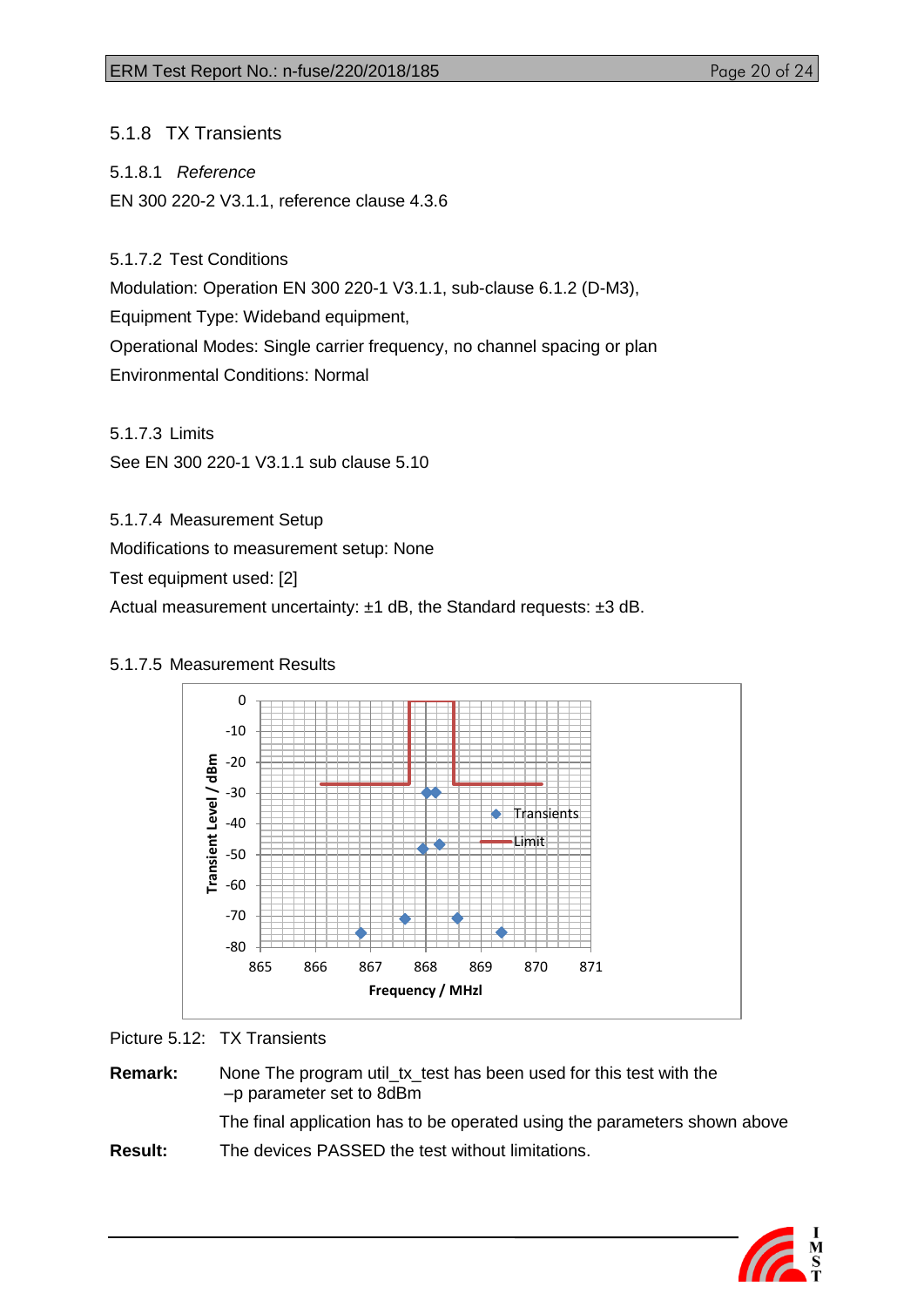<span id="page-20-0"></span>5.1.9 TX-Behaviour under Low-Voltage Conditions

5.1.9.1 *Reference* EN 300 220-2 V3.1.1, reference clause 4.3.8

5.1.9.2 *Test Conditions* Normal conditions

5.1.9.3 *Limits* See EN 300 220-1 V3.1.1 sub clause 5.12

5.1.9.4 *Measurement Setup* Modifications to measurement setup: None Actual measurement uncertainty: N/A

5.10.5 Measurement Results:

**Remark:** No battery operation.

**Result:** The devices PASSED the test without limitations.

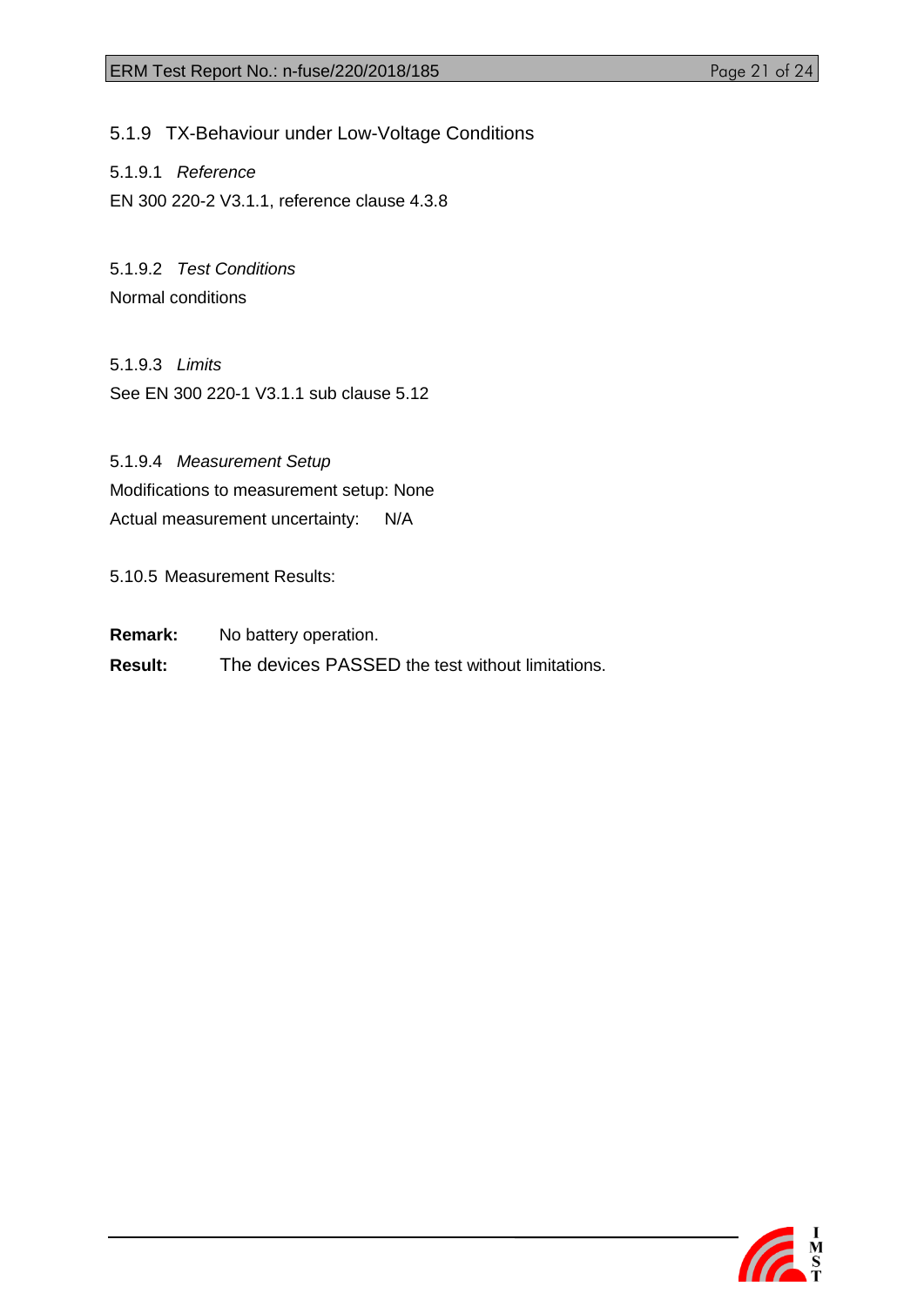<span id="page-21-0"></span>5.1.10 Blocking

5.1.10.1 *Reference* EN 300 220-2 V3.1.1, reference clause 4.4.2

5.1.10.2 *Test Conditions* Equipment Type: Receiver category 1.5 Operational Modes: Single carrier frequency, no channel spacing or plan, Environmental Conditions: Normal.

5.1.10.3 *Limits* See subclause 5.3.18 of the standard

5.1.10.4 *Measurement Setup* Modifications to measurement setup: None Test equipment used: [2], [9], [19], [26] Actual measurement uncertainty: <±1 dB, the Standard requests: ±3 dB.

## 5.1.10.5 *Measurement Results*



Picture 5.13: Blocking Levels

Remark: None Result: The devices PASSED the test without limitations as category 1.5 receivers.

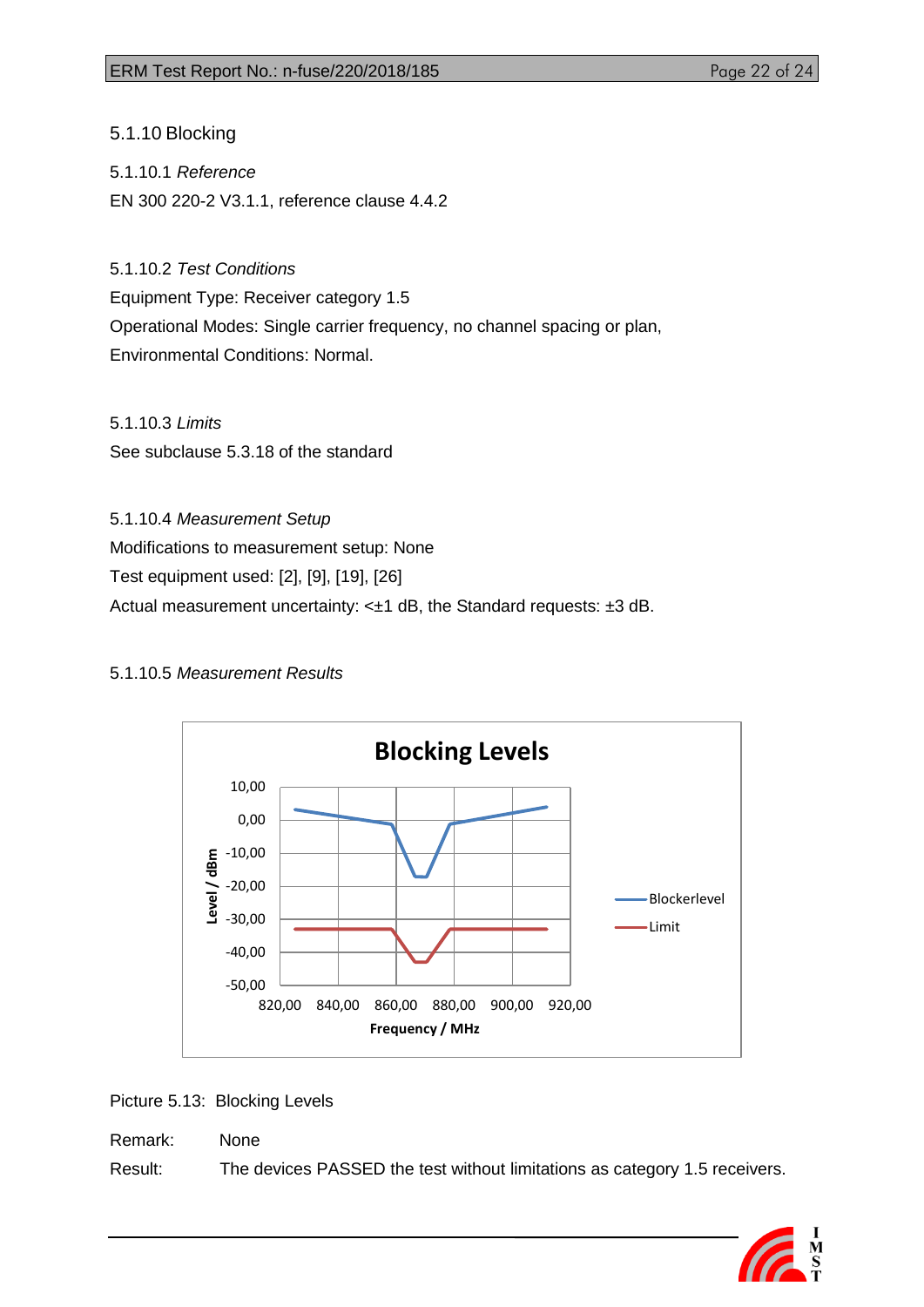Annex

# <span id="page-22-0"></span>5.2 List of Measurement Equipment used for Testing

# <span id="page-22-1"></span>5.2.1 Hardware

| No.             | <b>Type of</b><br>equipment                      |                        | Manufacturer   Type / Notifier  | <b>Serial</b><br><b>Number</b> | Cal<br>due: |
|-----------------|--------------------------------------------------|------------------------|---------------------------------|--------------------------------|-------------|
| 1               | Spectrum<br>Analyzer                             | <b>R&amp;S</b>         | <b>FSQ26</b>                    | 200096                         | 2018/1      |
| $\overline{2}$  | Spectrum<br>Analyzer                             | <b>R&amp;S</b>         | <b>FSV13</b>                    | 100784                         | 2019/04     |
| 3               | Power Supply                                     | Agilent                | E3632A                          | MY40001408                     | N/A         |
| $\overline{4}$  | Anechoic<br>Chamber, small                       | Siemens-<br>Matsushita | Project No. 007-A34-<br>089/99A | N/A                            | <b>ANT</b>  |
| 5               | Anechoic<br>Chamber, large                       | Siemens-<br>Matsushita | <b>IMST</b>                     | N/A                            | <b>EMC</b>  |
| 6               | Shielded Room                                    | <b>EMC</b>             | Proj.-Nr 0284                   | N/A                            | N/A         |
| 8               | Temperature<br>Chamber                           | All                    | All                             | N/A                            | N/A         |
| $9\,$           | Antenna (LPA)                                    | <b>R&amp;S</b>         | <b>HL040</b>                    |                                | <b>EMV</b>  |
| 10              | Antenna (LPA)                                    | Chase                  | <b>CBL 6111B</b>                |                                | <b>EMV</b>  |
| 11              | Antenna<br>(Biconical)                           | Schwarzbeck            | <b>VUBA 9117</b>                |                                | <b>EMV</b>  |
| 12              | Antenna (Horn)                                   | <b>EMCO</b>            | 3115                            |                                | <b>EMV</b>  |
| 13              | Antenna (dual<br>ridged Horn,<br>$0.8 - 12$ GHz) | Satimo                 | <b>SH 800</b>                   |                                | <b>ANT</b>  |
| 14              | Cable                                            | <b>IMST</b>            |                                 | N/A                            | N/A         |
| 15              | Cable                                            | Huber &<br>Suhner      | brown, 2m                       | N/A                            | N/A         |
| 18              | Vector Signal<br>Generator                       | <b>R&amp;S</b>         | <b>SMJ 100A</b>                 | N/A                            | N/A         |
| 19              | Vector Signal<br>Generator                       | <b>R&amp;S</b>         | <b>SMU 200A</b>                 | N/A                            | N/A         |
| 20              | Power Sensor                                     | <b>IMST</b>            | Watson 6000 or equivalent       | all                            | N/A         |
| $\overline{21}$ | <b>Digital Scope</b>                             | Agilent                | <b>MSO 8104A</b>                | all                            | N/A         |